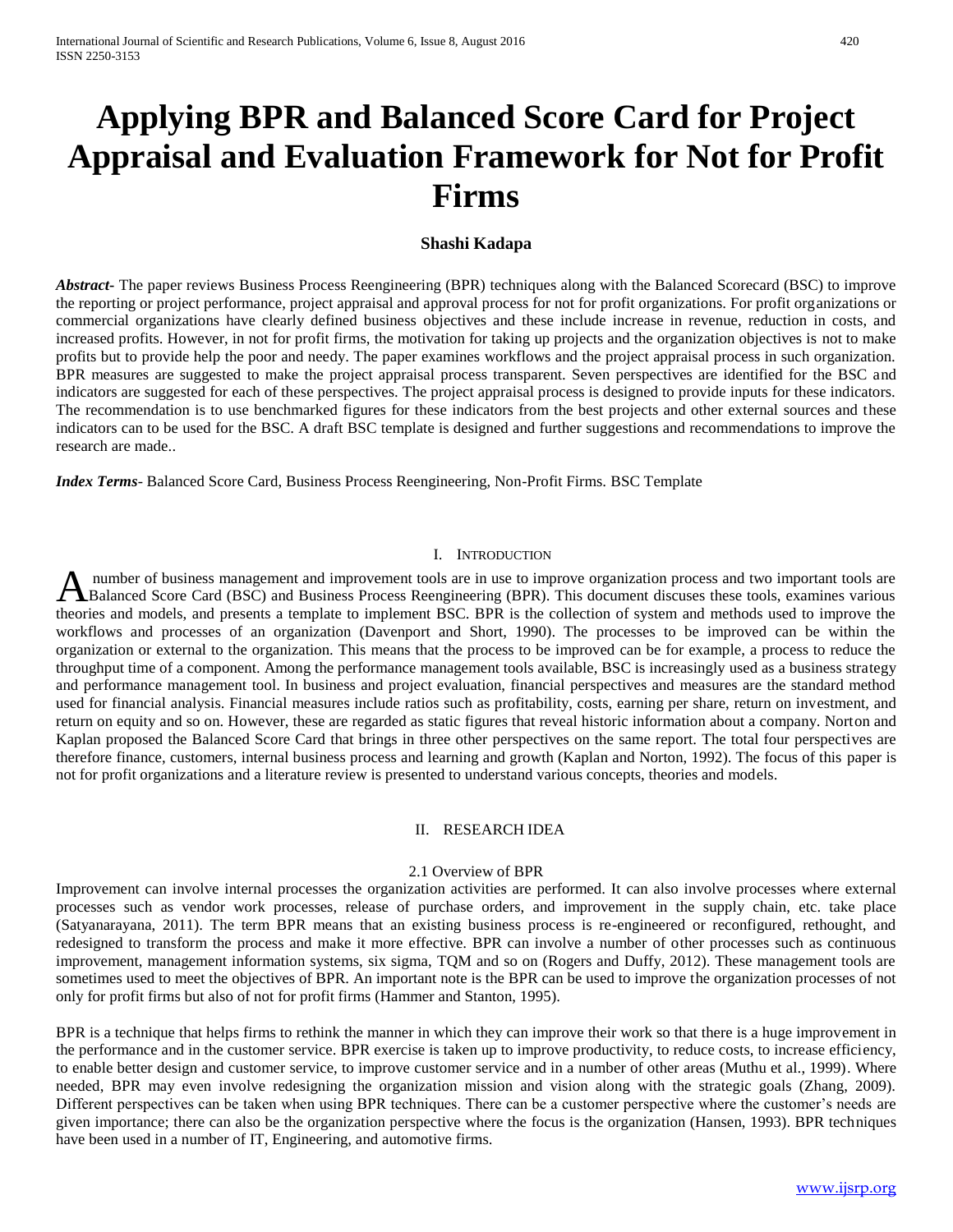Among the four perspectives of BPR, financial perspective is commonly used to assess the performance of a firm. It indicates the manner in which the firm should act to improve the shareholder value. Shareholder value is usually increased when the profitability and sales increase. As in other applications of BSC, some additions may be needed for the BSC and these can be incorporated with due thought (Lipe and Salterio, 2000). It is also possible to incorporate lead and lag indicators in the perspectives and measures. The area where BPR is planned is the internal business process perspective. Considering the project failures and delays, the project appraisal would attempt to ascertain project metrics and risk management techniques so that possible project delays can be anticipated and managed (Kaplan and Norton, 1996).

BSC approach has been used many organizations to improve their performance management method. Implementation of the BSC has improved the internal processes, made employees more accountable and increased the transparency of the internal departments. One of the reasons is that when measures are considered for performance measurement, they would cut across all departments and all related departments would be responsible. As an example, an indicator such as customer satisfaction would not be the responsibility of the customer relations department but would include the whole project appraisal, project design, monitoring and other departments (Zhang and Li, 2009)

#### III. RESEARCH AND FINDINGS

This chapter provides the literature review of BPR and BSC. Important concepts, theories, and concepts are explained.

#### 3.1. Business Process Reengineering

Business Process Reengineering involves rethinking and changing the process flows and improving the organization processes. The methods are introduced or considered when some shortcomings are evident in the existing systems. A manufacturing firm may decide that the production cycle is too lengthy and so it may decide to change the workflows. This can involve redesigning the machining processes so that more operations are included in a single set up. In some cases, extra operations may be eliminated so that the processes are reengineered with new methods and activities (Trkman, 2010). In many instances, BPR yields improvement in the organisation efficiency, process time is shortened, productivity is increased since the cycle time is reduced, idle time and waste/ excess operations are eliminated and the organization makes profits. In some cases, BPR activity may perhaps lead to worker redundancy since some workflows and organization processes may become redundant. For this reason, BPR has received some negative publicity (Smart et al., 2009).

BPR is actually a change management process where there is a movement from one state to another. In many instances, there is largescale involvement of multiple teams. The activity can be initiated across the whole organization, for a few departments or even for selected projects (Hanafizadeh et al., 2009). In some cases, BPR activity can be taken up as a trail or pilot project. After reviewing the results, the practices can be implemented across the whole organization. In some cases, even though the BPR activity is restricted to a single project, involvement of shared resources such as HR and maintenance means that more than one department is involved (Salimifard et al., 2010).

#### 3.1.1. Steps to implement BPR

While the idea of implementing a BPR project seems very interesting, the project can quickly be derailed when the proper approach is not used. The failure rate of BPR project is 70% and the main reason for failure was very little commitment from all the organization employees and very less involvement of the senior management (Harberger, 2006). The usual practice is to create a team of few key employees and task them with the BPR project. The team often works in a self-important and secretive way that alienates other staff and as a result, the project never gains acceptance (Phythian, 2007). Steps for an effective BPR project are indicated in the following figure.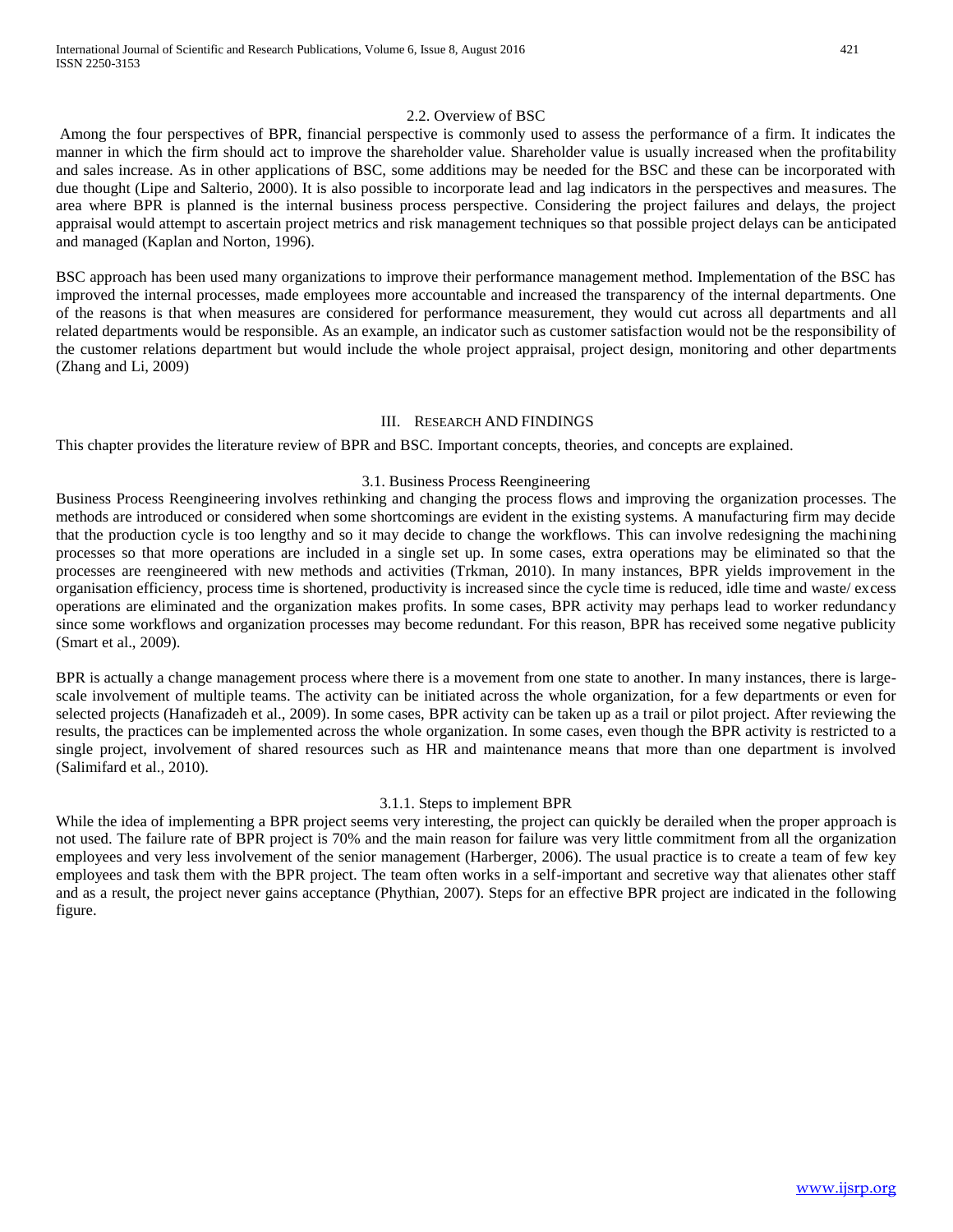

Figure 3.1. Steps to implement BPR (Source: Muthu, et al, 1999)

The above steps provide the general methodology to implement BPR projects. In the case of service organizations that do not provide any physical products such as automobiles or electronic items and where a conventional manufacturing line is not present, then alternate methods must be considered. Some important steps for not for profit firms are as given below (Ali, 2008).

**1. Defining the mission and scope**: The mission and scope are very important in BPR projects. Having a wide definition of the mission and attempting to include many activities in BPR may create excessive complexity. The mission and scope should be clearly defined. A top-level decision must be taken on the project for which BPR is to be implemented as a pilot study.

**2. Preparing for BPR**: The focus of BPR is re-engineering the processes and the focus remains on business processes and not tasks or activities. However, for effective BPR, some understanding of various tasks is also important. It is better to implement the BPR project first as a pilot study. A cross-functional team made of members from the finance, technical, marketing, regional offices and the beneficiary group must be created. The team size should not be very big since managing the team becomes an issue. Around 5-6 members is sufficient. Where required, the team must be given rigorous training BPR and other techniques including BSC (Hunt, 1996).

**3. Map and Analyse the Processes**: One way to implement BPR is to reengineer all the business process in the project. However, this may lead to efforts spent on processes that are not critical or that do not adversely affect the project. The selected processes must be then mapped and indicators of efficiency defined. These indicators define and quantify the efficiency of the process and they can be throughput time, waste, rejection percent and so on. Only important indicators the form the pulse of the process must be mapped. As an example, the impact of social service project is measured by the number of people covered (Salimifard, et al, 2010).

**4. Benchmark indicators**: The indicators identified in the previous step must be benchmarked. Source for the benchmark are released reviewing the reports of leading rival firms. This is an important step since the benchmarks will indicate how well or how bad the project is being run. As an example, funds spend on the project are benchmarked by saying that 100 people are helped by each 1000 USD spent (Cheng and Chiu, 2008).

**5. Implementing the BPR Project**: The implementation of the BPR project is perhaps the most difficult part. The benchmarked figures are already available and these should be listed in a BSC table. Later, the indicators as seen in the beneficiary project should be obtained and listed against the benchmarked figures. As an example, if the benchmarked figure is 100 people for each 1000 USD spent and the actual results is 50 people for 1000 USD spent, the ratio must be changed by increasing the number of people covered and not by reducing the amount spent (ADB, 2009).

#### **2.1.2. BPR for Non-Profit Firms**

In the case of non-profit organizations that take up work for social causes, BPR is still relevant though the intention may not be to increase profit or reduce the workforce. Social organizations work under limited budget and they must ensure that the resources are used efficiently. Therefore, BPR can be implemented in such non-profit organizations where the focus is not to increase profits but to increase the efficient use of funds (Weerakkody, 2009).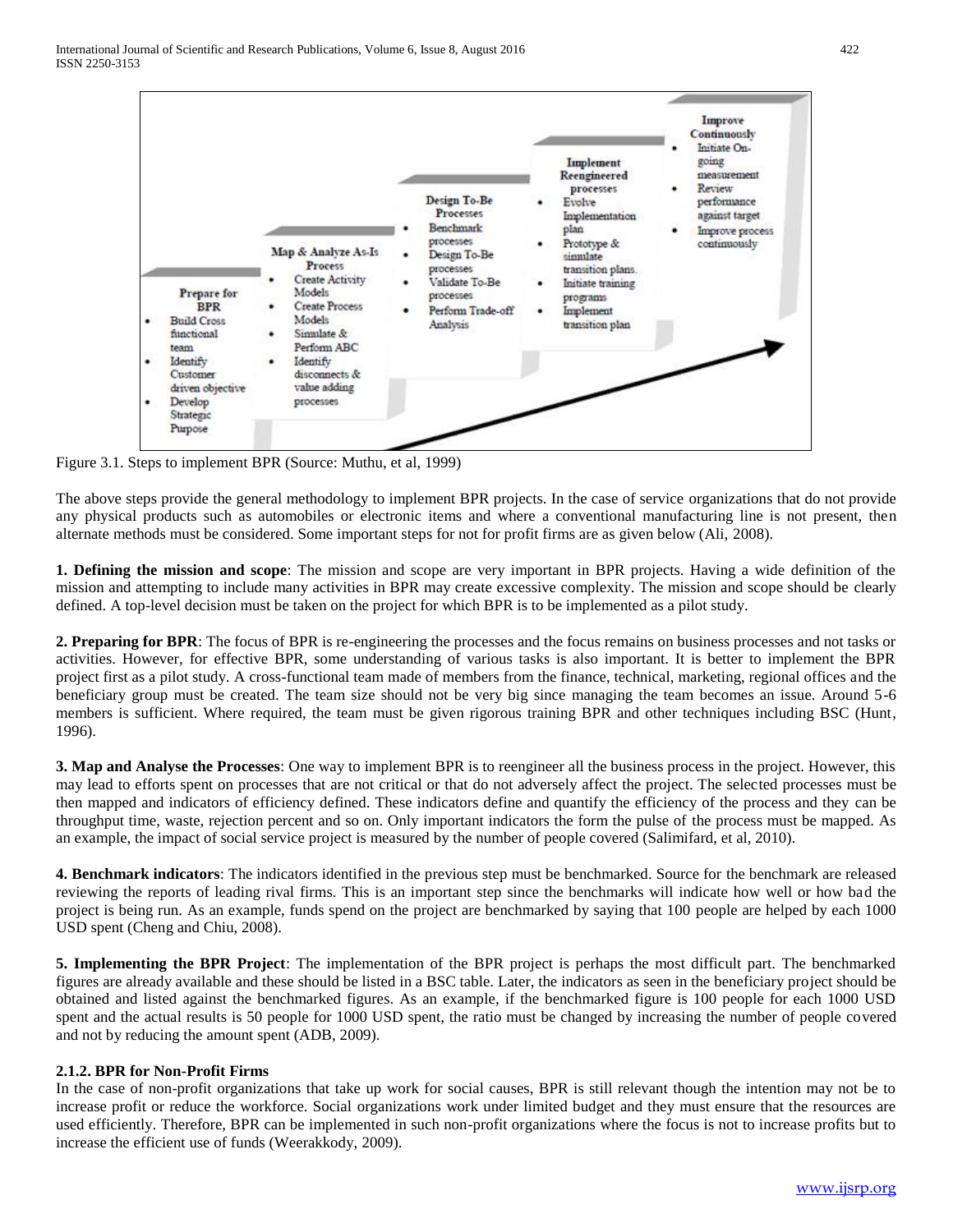## 3.2. Balanced Scorecard in Not for Profit firms

The main issue with using the Balanced Scorecard for Non-Profit and Government Organizations - NPGO firms is that financial success is not the focus. In other words, the firm is not interested in maximizing its profits. The entity that funds activities for beneficiary would not be interested in using the facility constructed or in gaining monetary benefit from the project. As an example, when a bank funds a drinking water project, it is not interested in deriving income by providing water to the poor people and neither does the bank expect each person to pay some money for the drinking water. However, the bank wants to ensure that the funds disbursed are used effectively (Rogers and Duffy, 2012).

Kaplan and Norton (2001) argue that BSC is used in NPGOs by placing the mission at the top perspective and all other perspectives then work to support this mission. When the mission is placed at the top level, then the other objectives in the scorecard are directed to improve and meet the high-level objectives. Please refer to the following figure that places the mission at the top perspective.



Figure 3.2. Adapting BSC for NPGOs (Source: Kaplan and Norton, 2001)

In the case of NPGOs, three high-level perspectives appear and these are the costs incurred, value created and legitimizing support. For the cost-incurred perspective, the emphasis is to improve the operational efficiency of the firm. In this case, the cost measured must include the expenses of the firm and the social costs borne by the beneficiary during the project implementation. Value created perspective specifies the benefits created by the NPGOs to the citizens and this is difficult to measure. In some cases, it is possible to measure the value created in terms of credit extended, families helped, land irrigated and so on. The actual social benefits obtained however become clear only after some time has passed. These benefits are seen in factors such as a drop in the crime rate, drop in rural migration to cities, increase in local employment and so on (Chen, 2010).

The third perspective of legitimizing the support means that the beneficiary must meet the trust placed by the funding agency. Social services are effective only when both the funder and the beneficiary work towards common objectives. The beneficiary can help by contributing some funds to the project so that they become personally involved. In addition, the beneficiary can also help by providing labour and taking part in the physical activity so that the whole community is involved. The mission remains at the top of the BSC and all other perspectives work to support it (Al-Mudimigh, 2009). Please refer to the following figure that illustrates the four perspectives.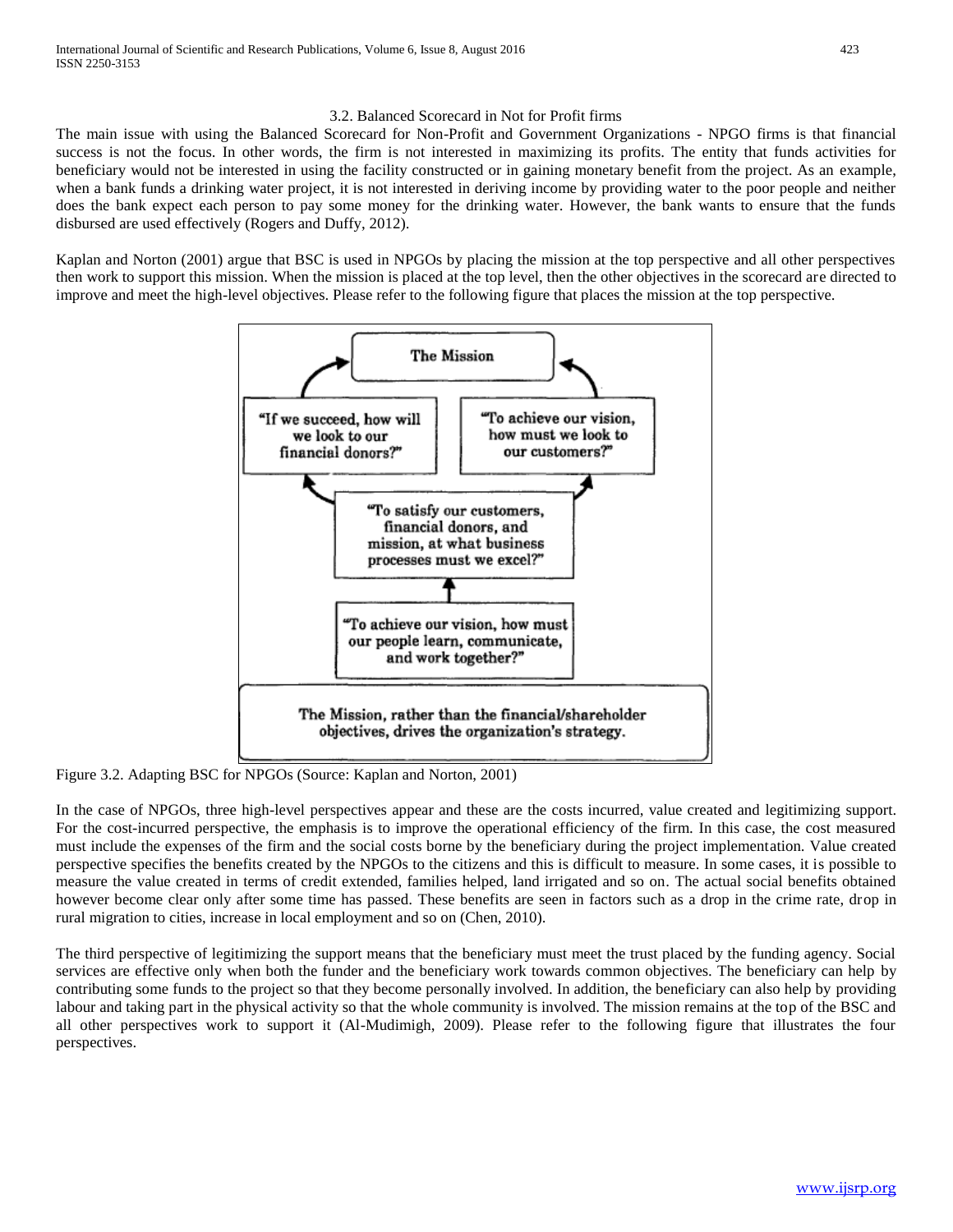

Figure 3.3. The 4-perspectives for NPGOs (Source: Kaplan and Norton, 2001)

#### 3.3. Integration BSC and BPR in NPGOs

This section explains how BPR and BSC practices are integrated. The integration ensures that design, implementation is done only once, and efforts are not duplicated. This approach would be used in the later sections of the dissertation.

When it comes to implementing BSC in NPGOs, due care must be taken to ensure that the correct mix of indicators are used. According to Isoraite (2008), the main difference is focusing on the objectives and not the financial outcomes. While the goal is not profits, the project should not run into losses due to ill planning and implementation. After the project is implemented, the project should generate sufficient funds for its upkeep and maintenance. Therefore, if a bridge is built over a river, a minimal toll may be charged so that the income is available to pay for maintenance and salaries of the service staff. A nine step process is recommended and while these steps are similar to what is practiced in private firms, the difference is in the perspectives and performance indicators used. It may well be necessary to bring in a change management program such as BPR to prepare the firm to implement BSC. The steps are explained below (Ahmed, 2009).

1. Assess the project/organization: In this step, the project is assessed to identify the purpose and objectives and the reason for the project. Weakness areas are identified and a BPR activity can be initiated. These correspond to steps 1 and 2 from section '*3.1.1. Steps to implement BPR*'.

2. Identify strategic themes: In this step, important processes to be used in BSC are identified. It corresponds to step 3 in section '*3.1.1.'*

3. Identify perspectives and strategic objectives: The process may have a number of indicators. It is important to select one or two important indicators that reflect the whole process. This step corresponds to step 4 of section '*3.1.1.'*

4. Create a strategy map: In this step, a strategy map giving the objectives and methods of achieving them are given. It means that the indicators selected in the previous step are noted down and the best methods to achieve them are listed.

5. Identify performance metrics: Important performance metrics for the selected indicators should be listed. These indicators should also have suitable benchmarked figures. Therefore, if a rate of return is the financial indicator, then the benchmarked value must also be given.

6. Revisit strategic initiatives: In this step, the work from the previous steps is revisited. Changes and modifications can be done. This is given as a separate step so that proper change requests can be created and logged.

7. IT system to gather performance metrics communicate: Information Technology applications are very useful when it comes to reporting and gathering data. These systems can automate data generation and reporting.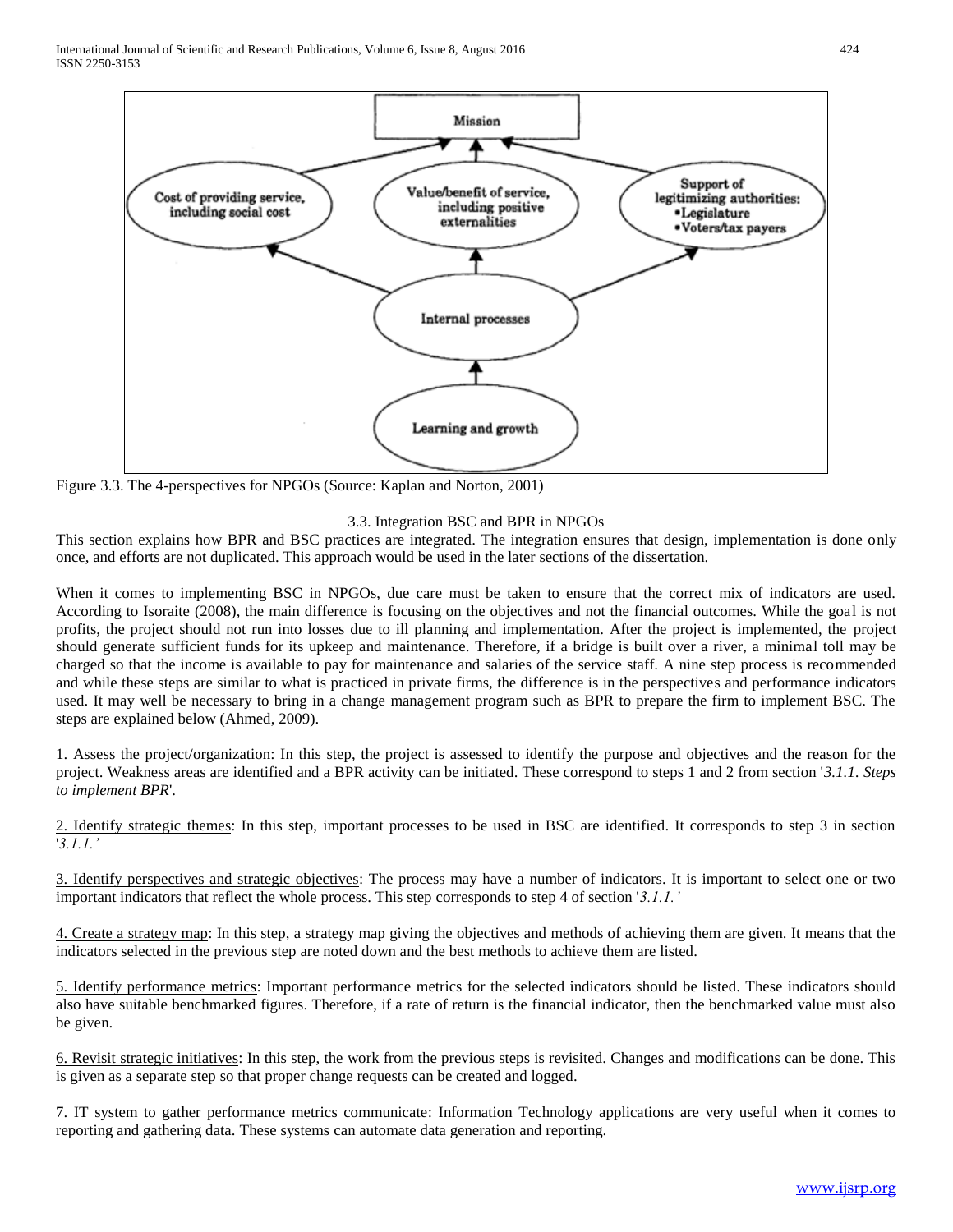8. Implement BSC: The next step is to implement BSC. BPR must first be implemented and BSC can then be taken up.

9. Evaluate and revise BSC: In continuation, the whole exercise of BPR and BSC activities are revised and evaluated.

3.4. Presenting the Balanced Scorecard

Based on the inputs from the previous sections, a sample BSC is presented. It is focused on the project mission and objectives. Given the unique requirement of NPGOs, these seven perspectives and the indicators discussed in the previous chapter are presented as a sample BSC and given below (Al-Mudimigh, 2009; Chen, 2010).

| Table 3.1. Sample BSC Format for NPGOs (Source: Authors Construct) |  |
|--------------------------------------------------------------------|--|
|--------------------------------------------------------------------|--|

| <b>Project Name:</b>                        |                          |                                  |                                                       |                                  |                       |                          |                          |                  |
|---------------------------------------------|--------------------------|----------------------------------|-------------------------------------------------------|----------------------------------|-----------------------|--------------------------|--------------------------|------------------|
| Project Type Code: Country Code: BSC Owner: |                          |                                  |                                                       |                                  |                       |                          |                          |                  |
| <b>Economic Perspective:</b>                |                          |                                  | <b>Financial:</b>                                     |                                  |                       | <b>Technical:</b>        |                          |                  |
| <b>Indicator</b>                            | <b>Curren</b><br>t Value | <b>Benchmark</b>                 | <b>Indicator</b>                                      | Curre<br>$n_{t}$<br><b>Value</b> | <b>Benchmark</b>      | <b>Indicator</b>         | <b>Curren</b><br>t Value | <b>Benchmark</b> |
| Project                                     |                          |                                  | Financial                                             |                                  |                       | Technical                |                          | 5                |
| cost - PC                                   |                          |                                  | Internal                                              |                                  |                       | $design -$               |                          |                  |
|                                             |                          |                                  | Rate of                                               |                                  |                       | On a scale               |                          |                  |
|                                             |                          |                                  | Return -                                              |                                  |                       | of 1 to $5$              |                          |                  |
|                                             |                          |                                  | <b>FIRR</b>                                           |                                  |                       |                          |                          |                  |
| Cost/                                       |                          | 5                                | Debt/Equi                                             |                                  |                       | Schedules                |                          | 5                |
| Benefit                                     |                          |                                  | ty Ratio                                              |                                  |                       | maintaina                |                          |                  |
| analysis:                                   |                          |                                  |                                                       |                                  |                       | bility - On              |                          |                  |
| Scale of 1                                  |                          |                                  |                                                       |                                  |                       | a scale of               |                          |                  |
| to $5$                                      |                          |                                  |                                                       |                                  |                       | $1$ to $5$               |                          |                  |
| Economic                                    |                          | 5                                | Ratio of                                              |                                  |                       | Local raw                |                          | 5                |
| rate of                                     |                          |                                  | Implemen                                              |                                  |                       | materials                |                          |                  |
| $return -$                                  |                          |                                  | tation                                                |                                  |                       | - On a                   |                          |                  |
| <b>ERR</b>                                  |                          |                                  | costs - IC                                            |                                  |                       | scale of 1               |                          |                  |
|                                             |                          |                                  | to $PC =$                                             |                                  |                       | to $5$                   |                          |                  |
|                                             |                          |                                  | IC/PC                                                 |                                  |                       |                          |                          |                  |
| Internal                                    |                          | 5                                | Ratio of                                              |                                  |                       | Land                     |                          | 5                |
| Economic                                    |                          |                                  | Capital                                               |                                  |                       | acquisitio               |                          |                  |
| Rate of                                     |                          |                                  | costs - CC                                            |                                  |                       | n On a                   |                          |                  |
| $Return -$                                  |                          |                                  | to $PC =$                                             |                                  |                       | scale of 1               |                          |                  |
| <b>IERR</b>                                 |                          |                                  | CC/PC                                                 |                                  |                       | to $5$                   |                          |                  |
| <b>Environmental:</b>                       |                          | Project Mission: "To construct a |                                                       |                                  | <b>Institutional:</b> |                          |                          |                  |
| <b>Indicator</b>                            | <b>Curren</b><br>t Value | <b>Benchmark</b>                 | drinking water system for slum<br>dwellers in Mumbai" |                                  | <b>Indicator</b>      | <b>Curren</b><br>t Value | <b>Benchmark</b>         |                  |
| <b>Benefits</b>                             |                          | $\overline{5}$                   |                                                       |                                  |                       | Expertise                |                          | 5                |
| to people                                   |                          |                                  |                                                       |                                  |                       | $\sigma$ f               |                          |                  |
| versus                                      |                          |                                  |                                                       |                                  |                       | beneficiar               |                          |                  |
| harm<br>to                                  |                          |                                  |                                                       |                                  |                       | y teams -                |                          |                  |
| environm                                    |                          |                                  |                                                       |                                  |                       | On a scale               |                          |                  |
| ent - On a                                  |                          |                                  |                                                       |                                  |                       | of 1 to 5                |                          |                  |
| scale of 1                                  |                          |                                  |                                                       |                                  |                       |                          |                          |                  |
| to $5$                                      |                          |                                  |                                                       |                                  |                       |                          |                          |                  |
| Safeguard                                   |                          | $\overline{5}$                   |                                                       |                                  |                       | Relevant                 |                          | $\overline{5}$   |
| s applied -                                 |                          |                                  |                                                       |                                  |                       | experienc                |                          |                  |
| On a scale                                  |                          |                                  |                                                       |                                  |                       | e of local               |                          |                  |
| of 1 to $5$                                 |                          |                                  |                                                       |                                  |                       | teams                    |                          |                  |
| and Not                                     |                          |                                  |                                                       |                                  |                       | On a scale               |                          |                  |
| Applicabl                                   |                          |                                  |                                                       |                                  |                       | of 1 to 5                |                          |                  |
| e                                           |                          |                                  |                                                       |                                  |                       |                          |                          |                  |
| Social:                                     |                          |                                  | <b>Comments:</b>                                      |                                  |                       | Risk:                    |                          |                  |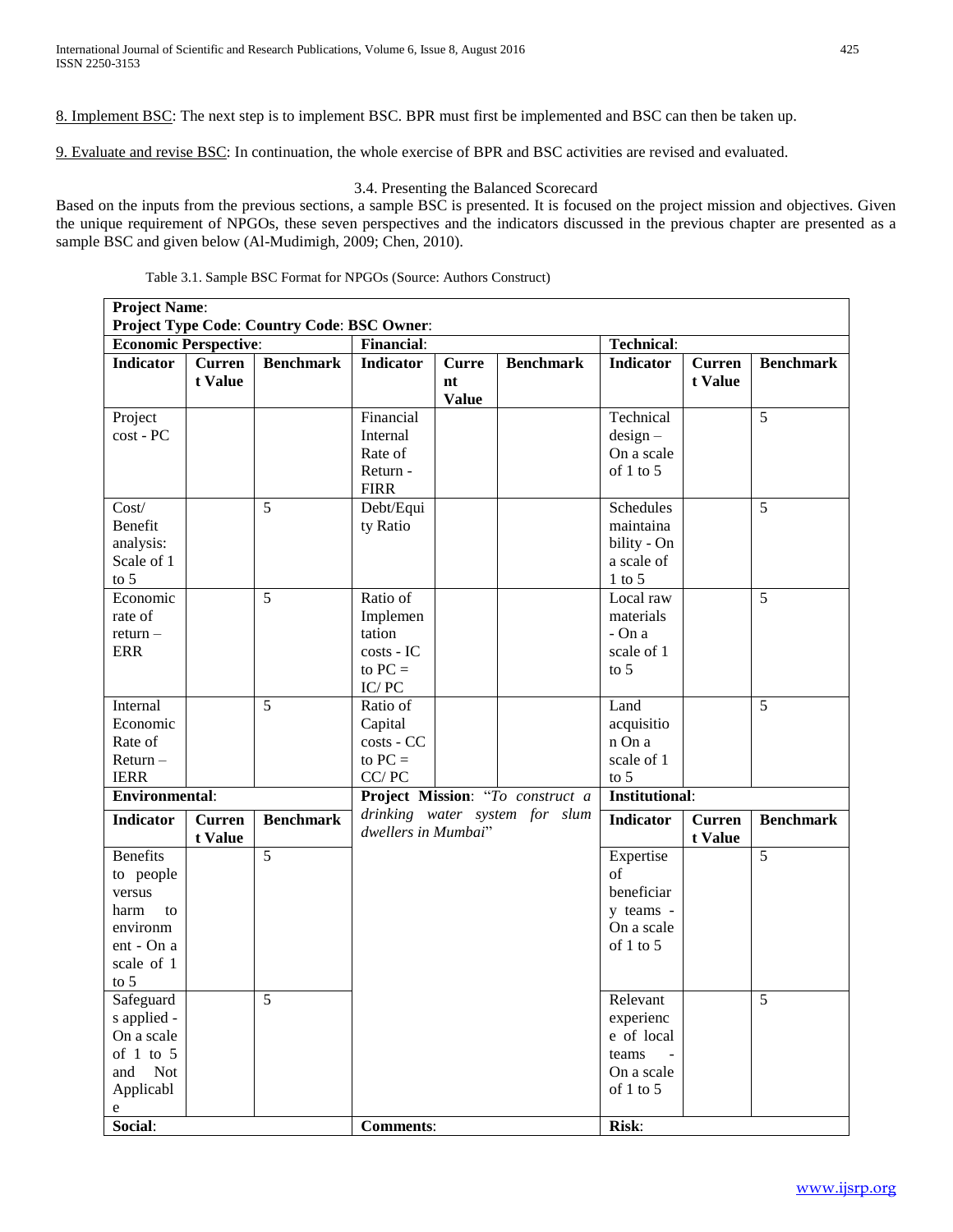| <b>Project Name:</b>                        |               |                  |                   |              |                  |                   |               |                  |
|---------------------------------------------|---------------|------------------|-------------------|--------------|------------------|-------------------|---------------|------------------|
| Project Type Code: Country Code: BSC Owner: |               |                  |                   |              |                  |                   |               |                  |
| <b>Economic Perspective:</b>                |               |                  | <b>Financial:</b> |              |                  | <b>Technical:</b> |               |                  |
| <b>Indicator</b>                            | <b>Curren</b> | <b>Benchmark</b> | <b>Indicator</b>  | <b>Curre</b> | <b>Benchmark</b> | <b>Indicator</b>  | <b>Curren</b> | <b>Benchmark</b> |
|                                             | t Value       |                  |                   | nt           |                  |                   | t Value       |                  |
|                                             |               |                  |                   | <b>Value</b> |                  |                   |               |                  |
| <b>Indicator</b>                            | <b>Curren</b> | <b>Benchmark</b> |                   |              |                  | <b>Indicator</b>  | <b>Curren</b> | <b>Benchmark</b> |
|                                             | t Value       |                  |                   |              |                  |                   | t Value       |                  |
| Intended                                    |               |                  |                   |              |                  | Technical         |               |                  |
| beneficiar                                  |               |                  |                   |              |                  | risks             |               |                  |
| ies                                         |               |                  |                   |              |                  | managed           |               |                  |
| identified                                  |               |                  |                   |              |                  | - On a            |               |                  |
| - On a                                      |               |                  |                   |              |                  | scale of 1        |               |                  |
| scale of 1                                  |               |                  |                   |              |                  | to $5$            |               |                  |
| to $5$                                      |               |                  |                   |              |                  |                   |               |                  |
| <b>Benefits</b>                             |               |                  |                   |              |                  | Schedule          |               |                  |
| designed                                    |               |                  |                   |              |                  | risks             |               |                  |
| for                                         |               |                  |                   |              |                  | managed           |               |                  |
| beneficiar                                  |               |                  |                   |              |                  | - On a            |               |                  |
| ies - On a                                  |               |                  |                   |              |                  | scale of 1        |               |                  |
| scale of 1                                  |               |                  |                   |              |                  | to $5$            |               |                  |
| to $5$                                      |               |                  |                   |              |                  |                   |               |                  |
| Actual                                      |               |                  |                   |              |                  | Financing         |               |                  |
| beneficiar                                  |               |                  |                   |              |                  | risks             |               |                  |
| ies v/s                                     |               |                  |                   |              |                  | managed           |               |                  |
| proposed                                    |               |                  |                   |              |                  | - On a            |               |                  |
| beneficiar                                  |               |                  |                   |              |                  | scale of 1        |               |                  |
| ies - ratio                                 |               |                  |                   |              |                  | to $5$            |               |                  |

#### IV. CONCLUSION

The paper has discussed important concepts, theories and models of BPR and BSC and applied them to NPGOs. Various concepts and philosophies of methodology are discussed and the methods selected for the research are given. This discussion will serve to guide further research in many ways. The literature review will help in designing the semi-structured interview and in analyzing the responses. The paper has also shown that while it is important to conduct a BPR project, these activities must be integrated with BSC activities as far as possible. This integration helps to avoid duplicating of efforts and makes the system more efficient and this is one of the goals of using BSC. The next section will discuss the methodology for the research.

#### 3.1. Recommendations

Some recommendations are given for implementing BPR and BSC. These must be examined carefully and implemented as required.

- The BSC needs to be populated with indicators after concurrence among all project managers and senior managers at the firm.
- There should be only one BSC format with the same indicators for the whole organization. Such an approach provides consistency and a method to compare performance of various projects.
- Each perspective should have 3 to 4 indicators since having too many indicators makes the task of maintaining BSC difficult.
- Benchmark indicators are crucial and they must be generated using the best projects at other organizations. If required, these benchmarks indicators could vary depending on the project type.
- It is expected that after some time, the current methods suggested with BPR will become the standard method of project appraisal and evaluation
- BSC is a dynamic document and this means that once the values for various indicators are entered, they should be periodically adopted. When an indicator starts reducing in value, then the management must quickly intervene to assess the problem and find solutions.

#### 3.2. Suggestions for future research

It is suggested that the BSC and BPR approach should be used on small pilot projects to understand the complexities and the extent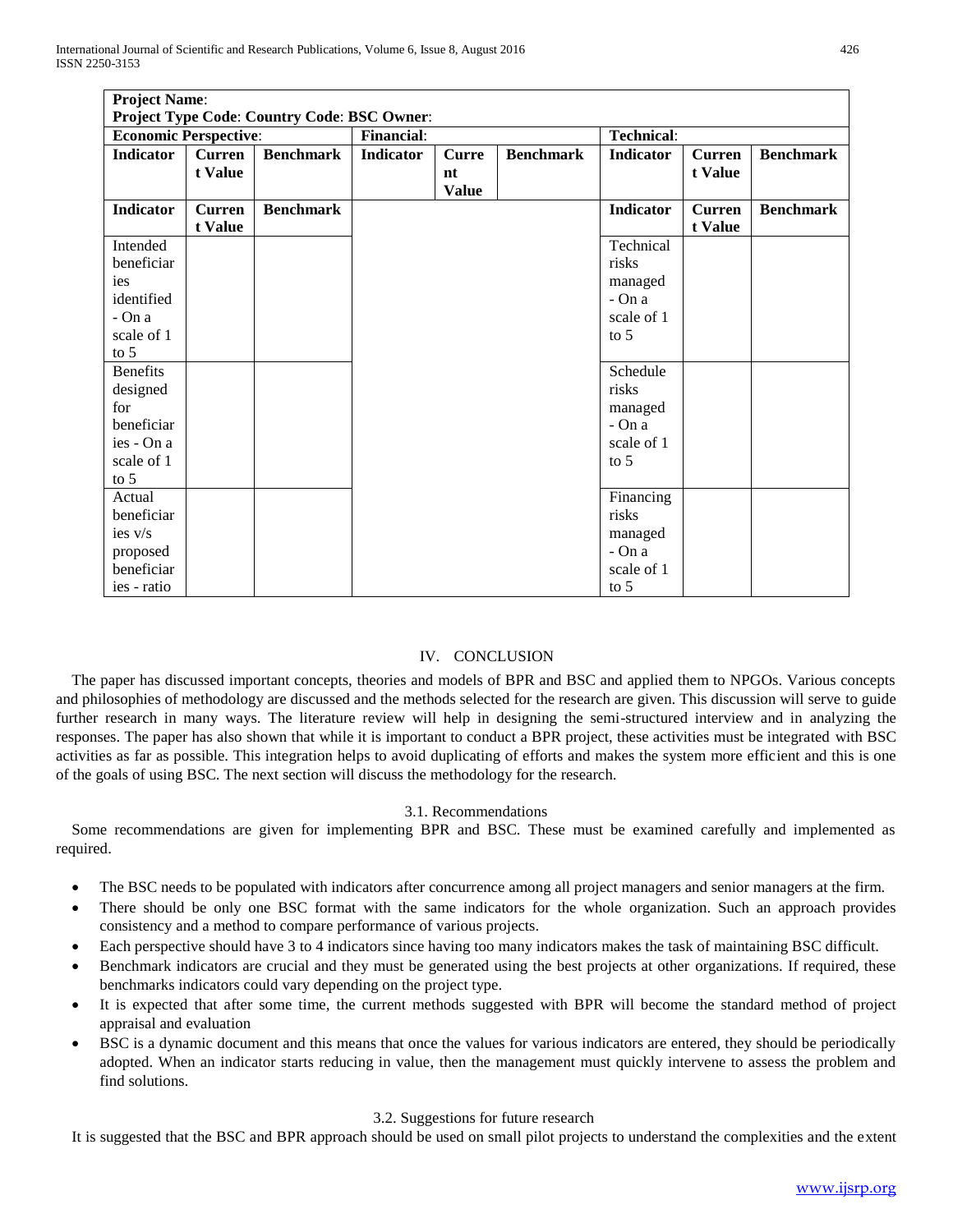of work involved. The findings, performance and shortcomings should be studied carefully and presented to the higher management for their final approval.

#### **REFERENCES**

- 1. ADB, 2009. Project Appraisal Processes and Procedures Toolkit: Asian Development Bank. Retrieved 25 July 2016 from http://ncrpb.nic.in/toolkits\_comp\_A&C/toolkits\_file/E2\_Project%20Appraisal%20Annex\_26%20Mar%202009.pdf
- 2. Ahmed, Z., 2009. Comparative Significance of the Four Perspectives of Balanced Scorecard. Research Paper, Pakistan, University of the Punjab
- 3. Al-Mudimigh, A., 2009. CRM scorecard-based management system: Performance evaluation of Saudi Arabian banks. Journal of Digital Asset Management, 5, pp. 347-351
- 4. Ali, H.M., 2008. Business process re-engineering (BPR) implementation in Malaysian service organisations: a study from the perspectives of customers and employees. PhD Dissertation, University of Huddersfield, UK
- 5. Chen, C, Y., 2010. Linking the balanced scorecard (BSC) to business management performance: A preliminary concept of fit theory for navigation science and management. International Journal of the Physical Sciences, 5 (8), pp. 1296-1305
- 6. Cheng, T.C. E. and Chiu, I.S., 2008. Critical success factors of business process re-engineering in the banking industry. Knowledge and Process Management, 15(4), pp. 258-269
- 7. Davenport, T. and Short, J. 1990. The New Industrial Engineering: Information Technology and Business Process Redesign. Sloan Management Review, pp 11–27
- 8. Hansen, G., 1993. Automating Business Process Reengineering. NY: Prentice Hall
- 9. Harberger, A.C., 2006. Notes on some issues in social project evaluation. Journal of International Development, 6 (1), pp. 95- 107
- 10. Hammer, M. and Stanton, S. 1995. The Reengineering Revolution. London: Harper Collins
- 11. Hanafizadeh, P., Moosakhani, M., and Bakhshi, J., 2009. Selecting the best strategic practices for business process redesign. Process Management Journal, 15 (4), pp. 609-627
- 12. Hunt, D.V., 1996. Process Mapping: How to Reengineer your Business Process. NY: John Wiley and Sons Inc.
- 13. Isoraite, M., 2008. The Balanced Scorecard method: From theory to practice. Intellectual Economics, 1(3), pp. 18-28
- 14. Kaplan, R.S. and Norton, D.P. 1992. The Balanced Scorecard Measures that drive performance. Harvard Business Review, January-February 1992, pp. 71-79
- 15. Kaplan, R.S. and Norton, D. P.; 1996. Balanced Scorecard: Translating Strategy into Action. Harvard, USA: Harvard Business School Press
- 16. Kaplan, R and Norton, D., 2001. Transforming the Balanced Scorecard from performance measurement to strategic management, Accounting Horizons, 15 (1), pp. 87-104
- 17. Lipe, M.G. and Salterio, S.E., 2000. The Balanced Scorecard: Judgmental Effects of Common and Unique Performance Measures. The Accounting Review, 75(3), pp. 282-298
- 18. Muthu. S., Whitman. L., and Cheraghi. S.H., 1999. Business Process Reengineering: A Consolidated Methodology: Proceedings of The 4th Annual International Conference on Industrial Engineering Theory, Applications and Practice, November 17-20, 1999, San Antonio, Texas, USA
- 19. Phythian, M., 2007. Implementing the measurement of modern service delivery mechanisms in a selected range of English councils. PhD Dissertation, De Montfort University, Leicester, UK